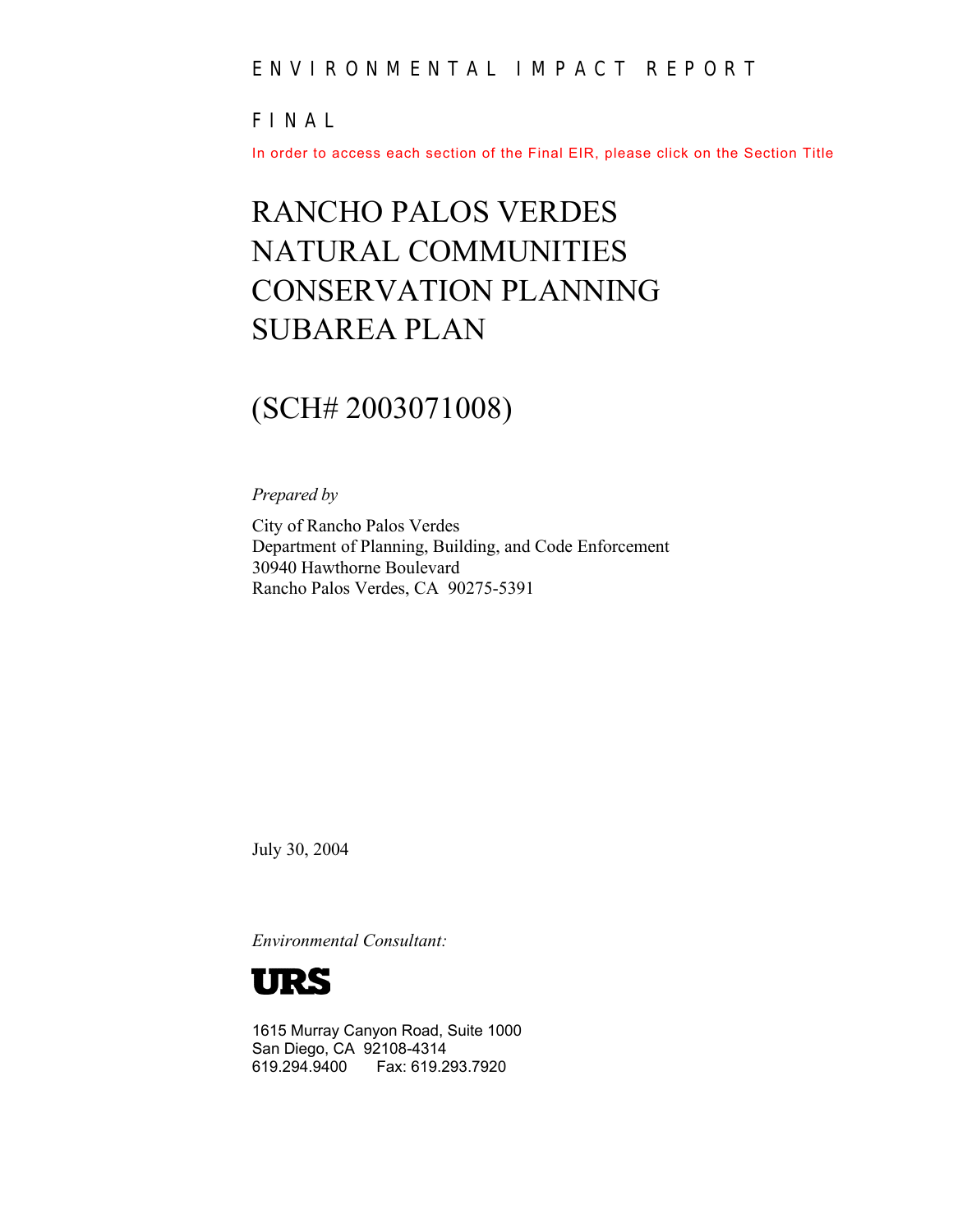### **TABLE OF CONTENTS**

| Section 1 |                                                                           |                                                           |  |  |
|-----------|---------------------------------------------------------------------------|-----------------------------------------------------------|--|--|
|           | 1.1                                                                       |                                                           |  |  |
|           | 1.2                                                                       |                                                           |  |  |
|           | 1.3                                                                       |                                                           |  |  |
|           | 1.4                                                                       |                                                           |  |  |
|           | 1.5                                                                       |                                                           |  |  |
|           | 1.6                                                                       |                                                           |  |  |
| Section 2 |                                                                           |                                                           |  |  |
|           | 2.1                                                                       |                                                           |  |  |
|           | 2.2                                                                       |                                                           |  |  |
|           | 2.3                                                                       |                                                           |  |  |
|           | 2.4                                                                       |                                                           |  |  |
|           | 2.5                                                                       |                                                           |  |  |
|           | 2.6                                                                       |                                                           |  |  |
| Section 3 |                                                                           |                                                           |  |  |
|           | 3.1                                                                       |                                                           |  |  |
|           | 3.2                                                                       |                                                           |  |  |
|           | 3.3                                                                       |                                                           |  |  |
|           | 3.4                                                                       |                                                           |  |  |
|           | 3.5                                                                       |                                                           |  |  |
| Section 4 |                                                                           |                                                           |  |  |
|           | 4.1                                                                       | Ocean Trails Golf and Residential Development Project 4-1 |  |  |
|           | 4.2                                                                       |                                                           |  |  |
|           | 4.3                                                                       |                                                           |  |  |
|           | 4.4                                                                       |                                                           |  |  |
|           | 4.5                                                                       |                                                           |  |  |
|           | 4.6                                                                       |                                                           |  |  |
|           | 4.7                                                                       |                                                           |  |  |
|           | 4.8                                                                       |                                                           |  |  |
|           | 4.9                                                                       |                                                           |  |  |
|           |                                                                           |                                                           |  |  |
|           | 4.11                                                                      |                                                           |  |  |
|           |                                                                           |                                                           |  |  |
| Section 5 | Description of Environmental Setting, Impacts, and Mitigation Measures5-1 |                                                           |  |  |
|           | 5.1                                                                       |                                                           |  |  |
|           | 5.2                                                                       |                                                           |  |  |
|           | 5.3                                                                       |                                                           |  |  |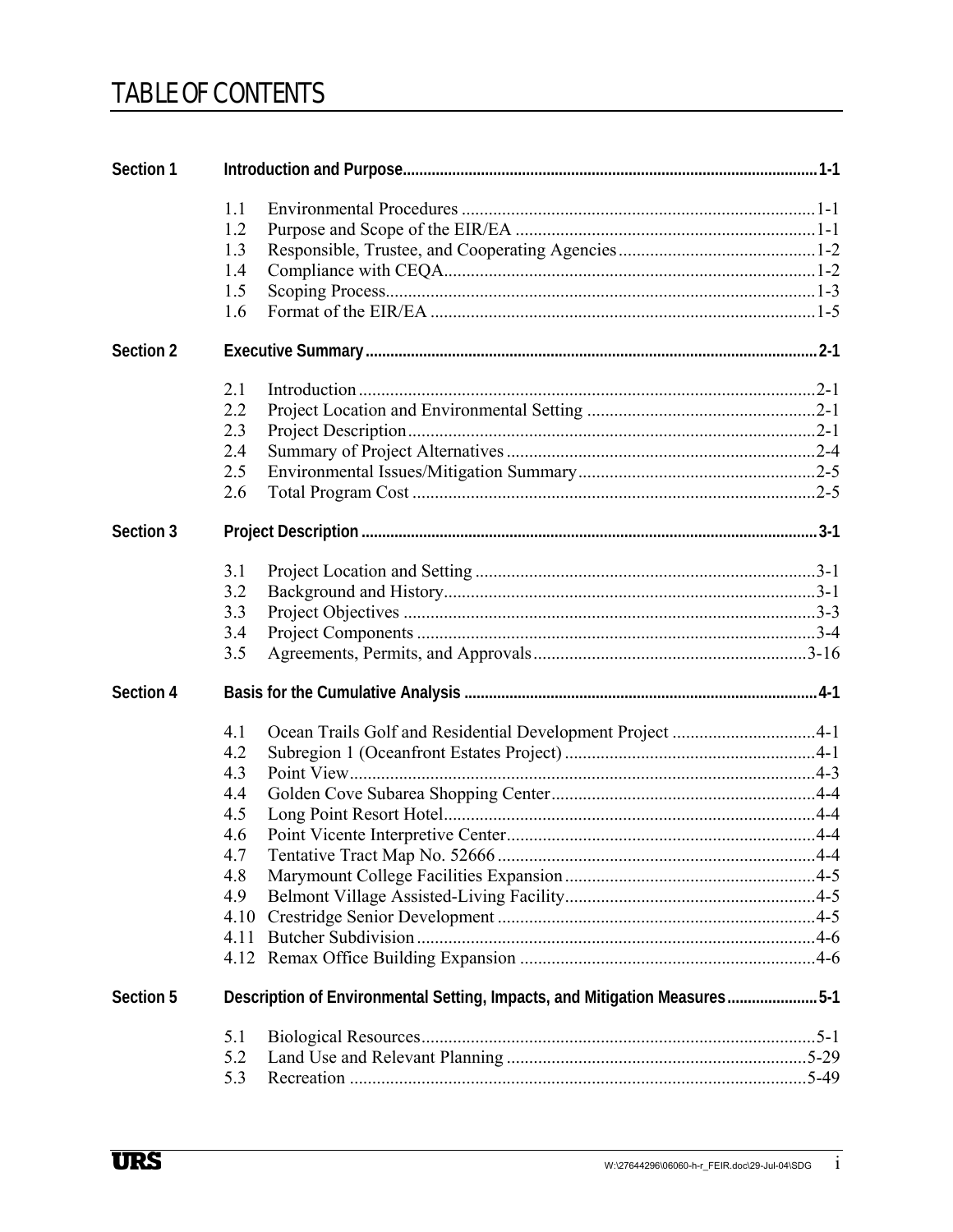## TABLE OF CONTENTS

| Section 6  |                                                                                     |  |  |  |
|------------|-------------------------------------------------------------------------------------|--|--|--|
|            | 6.1<br>Relationship Between Short-Term Uses of the Environment and Maintenance      |  |  |  |
|            | Significant Irreversible Environmental Changes that Would be Involved in the<br>6.2 |  |  |  |
|            |                                                                                     |  |  |  |
|            | 6.3                                                                                 |  |  |  |
| Section 7  |                                                                                     |  |  |  |
|            | 7.1                                                                                 |  |  |  |
|            | 7.2                                                                                 |  |  |  |
|            | 7.3                                                                                 |  |  |  |
|            | 7.4                                                                                 |  |  |  |
| Section 8  |                                                                                     |  |  |  |
|            | 8.1                                                                                 |  |  |  |
|            | 8.2                                                                                 |  |  |  |
|            | 8.3                                                                                 |  |  |  |
|            | 8.4                                                                                 |  |  |  |
|            | 8.5                                                                                 |  |  |  |
|            | 8.6                                                                                 |  |  |  |
|            | 8.7                                                                                 |  |  |  |
|            | 8.8                                                                                 |  |  |  |
|            | 8.9                                                                                 |  |  |  |
|            | 8.10                                                                                |  |  |  |
|            | 8.11                                                                                |  |  |  |
|            | 8.12                                                                                |  |  |  |
|            |                                                                                     |  |  |  |
| Section 9  |                                                                                     |  |  |  |
| Section 10 |                                                                                     |  |  |  |
| Section 11 |                                                                                     |  |  |  |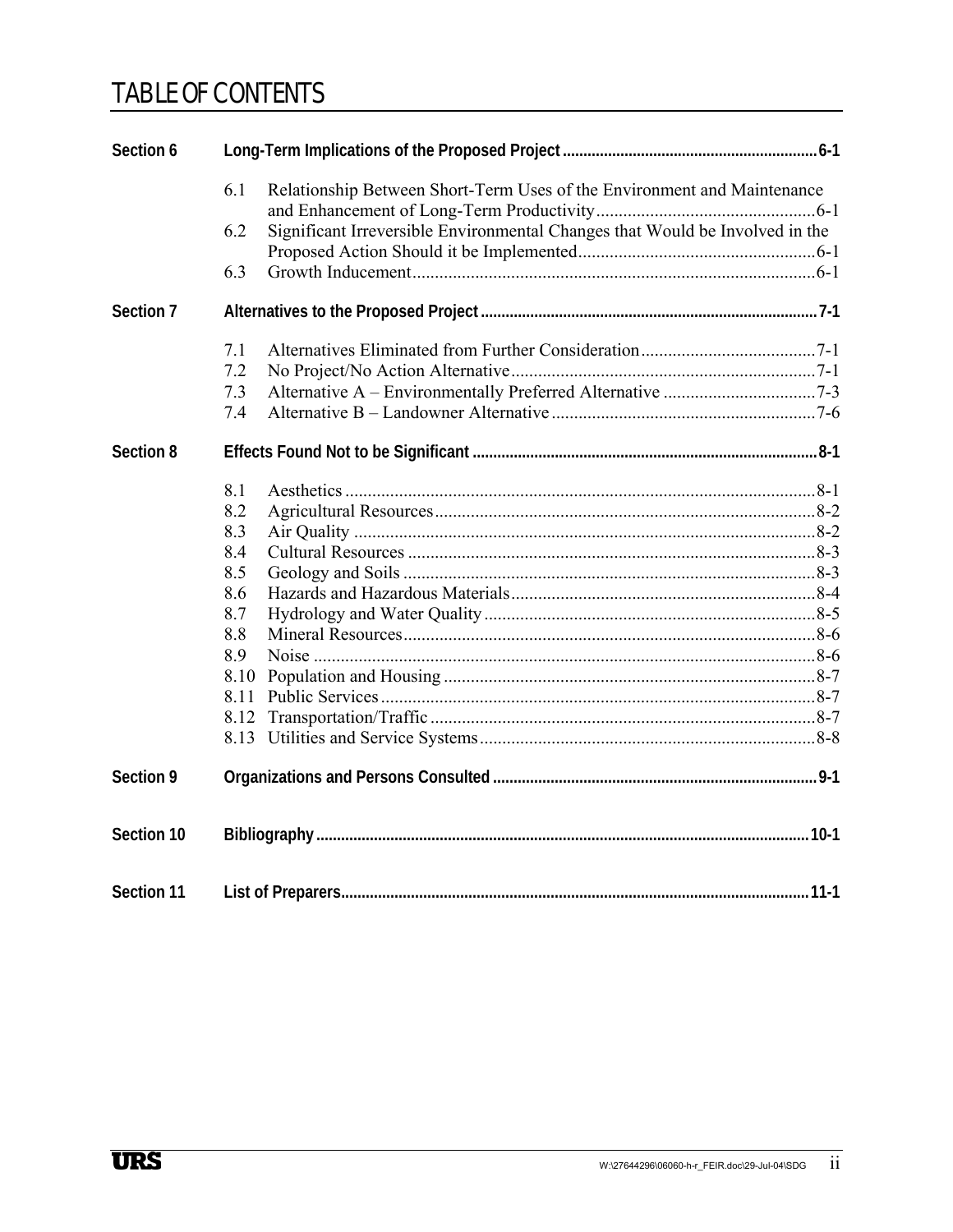### **Tables**

- Table 2-1 Summary of Impacts and Mitigation Measures
- Table 3-1 Proposed Covered Species List for the Rancho Palos Verdes Subarea Plan
- Table 4-1 List of Cumulative Projects
- Table 5.1-1 Vegetation Communities in Rancho Palos Verdes
- Table 5.1-2 Proposed Conservation Acreage by Vegetation Community
- Table 5.1-3 Total Loss of CSS Habitat by City Projects
- Table 5.1-4 Total Loss of CSS Habitat by Private Projects and Mitigation
- Table 5.1-5 Estimated Take of Covered Species Point Locations
- Table 5.2-1 Existing Land Uses in Rancho Palos Verdes and Proposed Project
- Table 5.2-2 Designated Land Uses
- Table 5.2-3 Consistency with Applicable Plans and Policies
- Table 5.3-1 Existing Recreational Facilities in Rancho Palos Verdes
- Table 5.3-2 Bikeway Types
- Table 5.3-3 Park Master Plan Recommendations
- Table 7-1 Comparison of Alternative Conservation Plans, including Cost
- Table 7-2 NCCP Subarea Plan Alternative Comparison of Habitat and Covered Species Conservation

### **Figures**

- Figure 3-1 Regional Vicinity Map
- Figure 3-2 Planning Area Map
- Figure 4-1 Cumulative Projects Location Map
- Figure 5.1-1 Natural Vegetation of Rancho Palos Verdes
- Figure 5.1-2 Covered Species Distributions
- Figure 5.1-3 Covered Species Point Locations Not Being Conserved by the Plan
- Figure 5.2-1 Existing Land Use in Rancho Palos Verdes
- Figure 5.2-2 Designated Land Use in Rancho Palos Verdes
- Figure 5.3-1 Existing Parks and Recreation Areas
- Figure 7-1 Reserve Design Alternatives
- Figure 7-2 Comparison of Alternative A and Proposed Project
- Figure 7-3 Comparison of Alternative B and Proposed Project

### **Appendices**

Appendix A Notice of Preparation/Initial Study, Distribution List, Scoping Comments, and Notice of Availability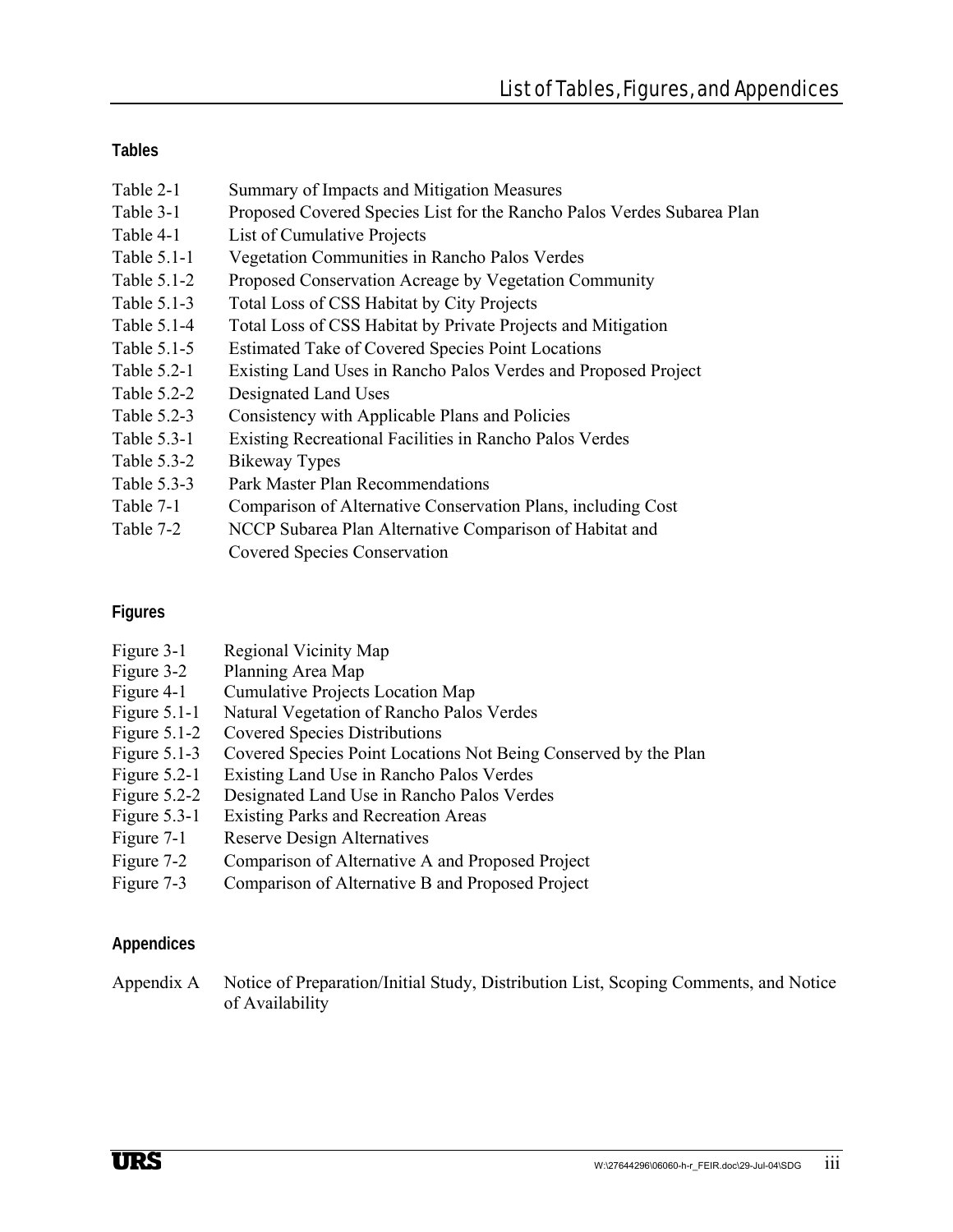| <b>ACOE</b>  | Army Corps of Engineers                              |
|--------------|------------------------------------------------------|
| <b>BMP</b>   | best management practices                            |
| <b>CCC</b>   | California Coastal Commission                        |
| <b>CDFG</b>  | California Department of Fish and Game               |
| <b>CEQA</b>  | California Environmental Quality Act                 |
| <b>CESA</b>  | California Endangered Species Act                    |
| <b>CFR</b>   | Code of Federal Regulations                          |
| City         | City of Rancho Palos Verdes                          |
| <b>CNPS</b>  | California Native Plant Society                      |
| <b>CSP</b>   | Coastal Specific Plan                                |
| <b>CSS</b>   | coastal sage scrub                                   |
| <b>CWA</b>   | Clean Water Act                                      |
| EIR/EA       | Environmental Impact Report/Environmental Assessment |
| <b>ESA</b>   | <b>Endangered Species Act</b>                        |
| <b>ESB</b>   | El Segundo blue butterfly                            |
| <b>GIS</b>   | geographic information system                        |
| <b>HCP</b>   | <b>Habitat Conservation Plan</b>                     |
| <b>HOA</b>   | homeowners association                               |
| IA           | <b>Implementing Agreement</b>                        |
| IS.          | <b>Initial Study</b>                                 |
| <b>ITP</b>   | <b>Incidental Take Permit</b>                        |
| <b>LCP</b>   | Local Coastal Program                                |
| <b>MND</b>   | Mitigated Negative Declaration                       |
| <b>NCCP</b>  | <b>Natural Communities Conservation Planning</b>     |
| <b>NEPA</b>  | National Environmental Policy Act                    |
| <b>NOA</b>   | Notice of Availability                               |
| <b>NOC</b>   | Notice of Completion                                 |
| <b>NOP</b>   | Notice of Preparation                                |
| Peninsula    | Palos Verdes Peninsula                               |
| POU          | Program of Utilization                               |
| <b>PUMP</b>  | Public Use Master Plan                               |
| <b>PVPLC</b> | Palos Verdes Peninsula Land Conservancy              |
| <b>RCPG</b>  | Regional Comprehensive Plan and Guide                |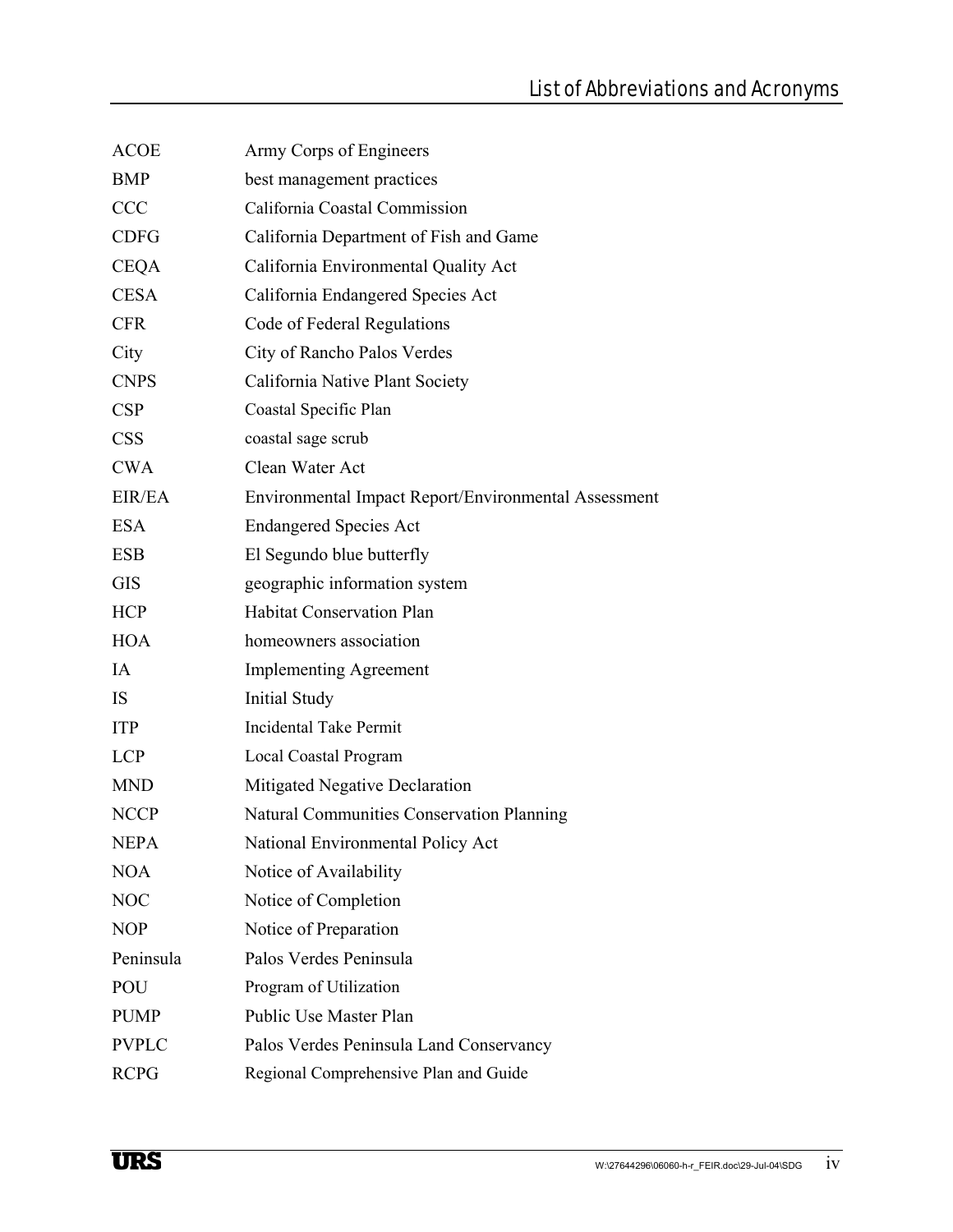| <b>RHMP</b>  | Reserve Habitat Management Plan                |
|--------------|------------------------------------------------|
| <b>RIHA</b>  | Regionally Important Habitat Area              |
| <b>RTP</b>   | Reserve Trail Plan                             |
| <b>SCAG</b>  | Southern California Association of Governments |
| <b>SSC</b>   | <b>State Species of Concern</b>                |
| <b>State</b> | State of California                            |
| <b>USC</b>   | U.S. Code                                      |
| <b>USFWS</b> | U.S. Fish and Wildlife Service                 |